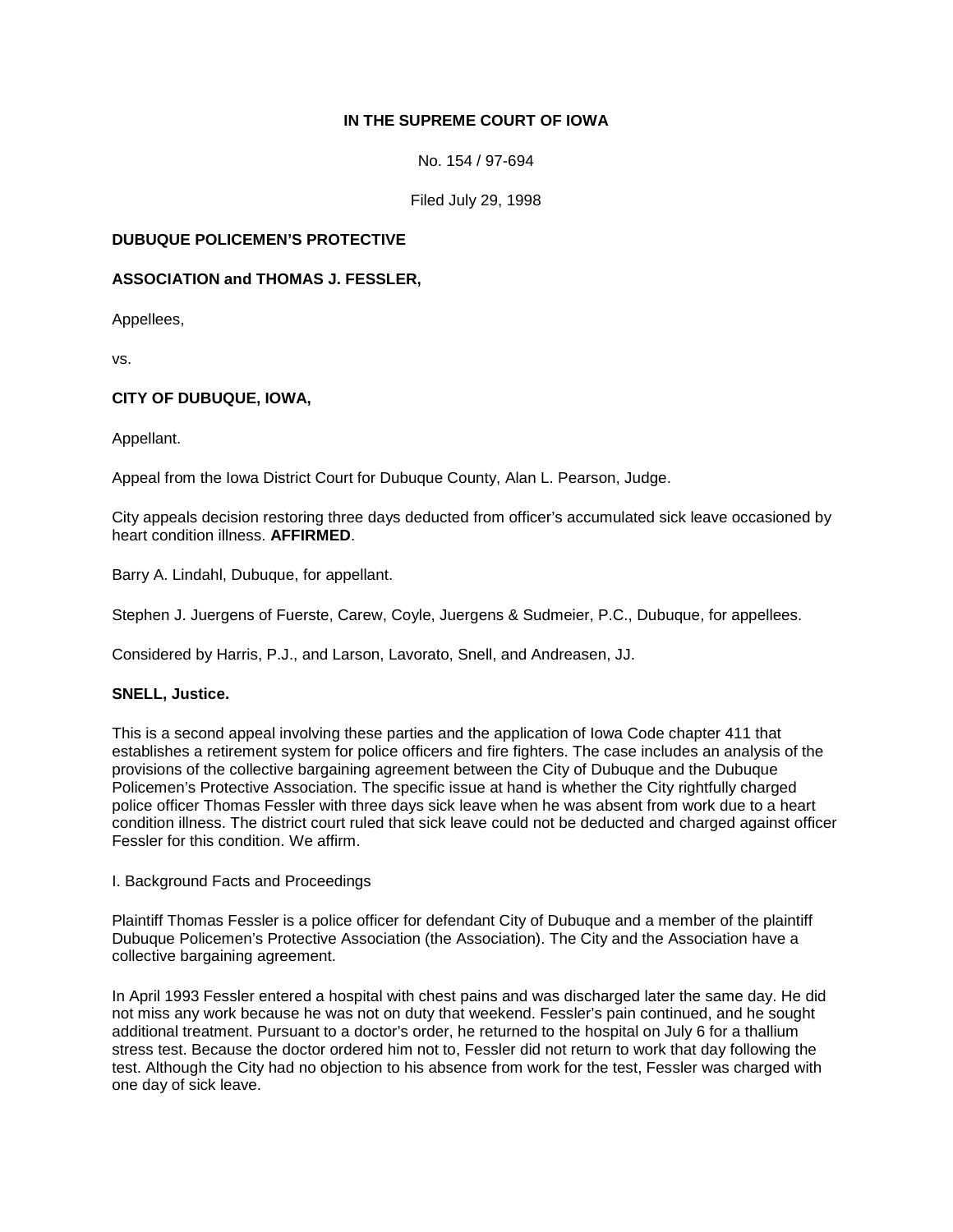The test results were abnormal so Fessler was referred to a heart specialist. The specialist sent Fessler to the hospital for additional testing. After an exploratory surgical procedure revealed a blockage in one of the heart vessels (diagnosed as ischemic heart disease), Fessler's physician performed angioplasty to correct the problem. As a result of the surgery, Fessler missed a Friday and Monday of work, July 16 and 19. The City charged him two more days of sick leave for these absences.

No absences were charged to undertake further tests, all of which were normal. Fessler's request that the City reinstate the three days of sick leave was denied.

Fessler and the Association then filed a petition for declaratory judgment seeking to establish his rights under Iowa Code section 411.6(5) (1993) (accidental disability benefits). The trial court thought the case turned on a distinction between diagnostic and corrective procedures. It found the doctor's direction not to return to work following the first thallium test was in order to recover from the testing procedure itself, not because of his heart condition. The court stated the statute "only allows for the restoration of pay and allowances for incapacity resulting from heart disease."

The court held Fessler was entitled under section 411.6(5) to restoration of two days of sick leave previously charged to him as a result of his incapacity from the angioplasty performed on July 16, but not for the day he undertook the first stress test. The court noted that an issue concerning Fessler's rights under the collective bargaining agreement was not made a part of the action and for this reason declined to order the City to restore the two days of sick leave.

On appeal, our court ruled that "Fessler was temporarily incapacitated on July 6, 16, and 19 within the meaning of section 411.6(5) and was thus entitled to 'full pay and allowances,' whatever they may be." *Dubuque Policemen's Protective Ass'n v. City of Dubuque*, 553 N.W.2d 603, 606 (Iowa 1996) [hereinafter *Dubuque I*].

We noted in *Dubuque I* that in the first trial, although the City did not raise it as a defense, it presented testimony that it was common practice under the collective bargaining agreement to charge sick leave in similar situations. Also, a copy of the collective bargaining agreement was received in evidence. The effect of the collective bargaining agreement on the parties' rights under section 411.6(5), however, was not determined by the trial court. For this reason, we remanded the case for further findings by the trial court.

On remand, the district court made factual determinations, reviewed the effect of the collective bargaining agreement, and decided that officer Fessler was entitled to reinstatement of three days of sick leave for the days of July 6, 16, and 19, 1993. The court held that the collective bargaining agreement as it existed in 1993 entitled bargaining unit members time away from employment for disease or injury incurred in the actual performance of duty without having such absence charged against sick leave. Heart disease by statutory presumption arises in the performance of duty. Iowa Code § 411.6(5)(c).

#### II. Issues and Scope of Review

On second appeal, the City contends that the trial court erred in incorporating the presumption under Iowa Code section 411.6(5)(c) that heart disease is contracted during the performance of duty into the parties' collective bargaining agreement. The action was tried at law, so our review is on error. Iowa R. App. P. 4.

### III. Analysis

At the remand hearing, the district court took evidence and made the following findings on March 20, 1997.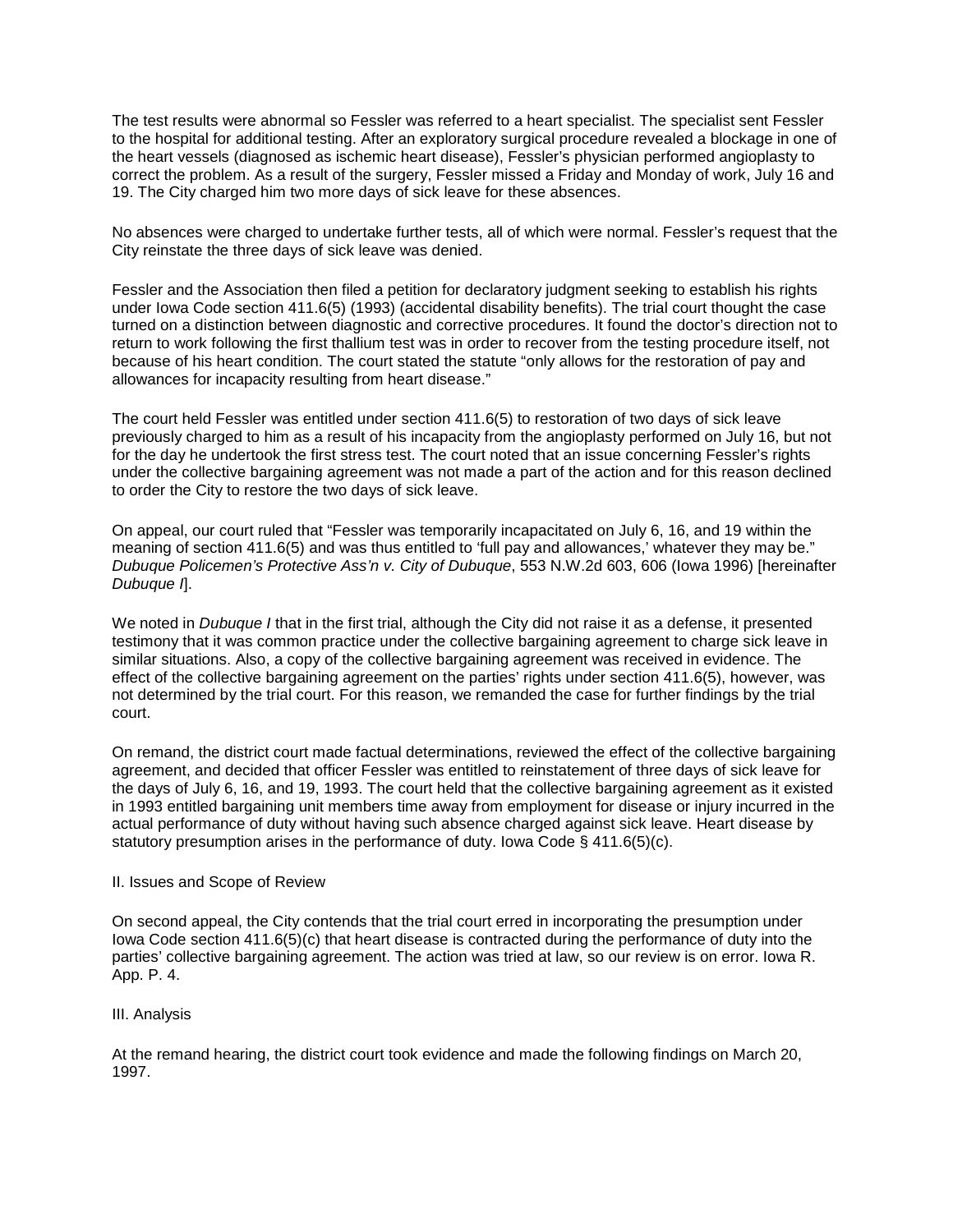The Supreme Court's decision declares that Officer Fessler was temporarily incapacitated on July 6th, 16th and 19th within the meaning of Iowa Code Section 411.6(5). Because of the application of such code section, Officer Fessler was entitled to "full pay and allowances" for these three days. However, Section 411.6 does not define what Officer Fessler's "full pay and allowances" are. Rather, the collective bargaining agreement defines Officer Fessler's pay and allowances. The Supreme Court remanded the issue to the trial court for an additional hearing to determine what Officer Fessler's specific pay and allowances are under the collective bargaining agreement and to enter such further findings as may be appropriate under the circumstances.

At the evidentiary hearing on remand it was established that no collective bargaining agreement existed prior to 1975. In the 1975 agreement the contract stated that the City would provide group health insurance benefits to police officers. No mention is made of sick leave.

A new collective bargaining agreement was reached in 1977. Article VIII of that agreement concerns sick leave. It provides that bargaining unit members will accrue one day of sick leave each month. It goes on to define the maximum sick leave that can be accumulated, how charges against sick leave are made, treatment of sick leave upon separation from employment and other matters. The contract language does not address when charges would be made against sick leave nor does it define the phrase "sick leave" or the words "injury" and "illness." All these terms appear in the article. The contract makes no reference to Chapter 411 within the context of defining sick leave or defining more generally "pay and allowances." A reference is made to Chapter 411 concerning the treatment of sick leave upon retirement. It is not a provision that bears on the present controversy.

The collective bargaining agreement has been renegotiated almost annually since its inception. The language concerning sick leave has remained substantially in its original form from the 1977 contract until the present time. Changes have been made in rates of accrual, et cetera, but language concerning when sick leave would be charged or not charged has never been added. In addition, definitions of "sick leave," "injury" and "illness" have never been added.

The City and the bargaining unit have both been aware of the existence of Section 411.6 of the Iowa Code throughout their history of negotiating the collective bargaining agreement. The wording of the collective bargaining agreement has always been crafted to recognize the interplay between the agreement and the Code. In addition, a well-defined and consistent practice arising out of the combined interpretation of Section 411.6 and the collective bargaining agreement has existed since 1975.

At the time of Officer Fessler's absence and previously to at least 1977 the practice (referred to in this opinion as 'the practice') was that when a bargaining unit member is injured in the course of performing his or her official duties, the officer's time away from duty for treatment and recovery is not charged against sick leave. On the other hand, when an officer suffers from a condition which cannot be determined with reasonable certainty as arising while on duty (such as the flu or the cold), the officer's time away for treatment and recovery is charged against sick leave. The first alternative results in no reduction of an officer's accumulated sick leave; the second alternative does.

Specific examples of the first alternative include an incident when Officer Fessler was injured in an automobile accident while driving a squad car on duty. On that occasion, Officer Fessler's time away from work for treatment and recovery was treated as regular employment and not charged against sick leave. Another officer, Eric Schneider, entered a burning-and smoke-filled building while on duty and suffered a lung infection as a direct result of the incident. The officer's time away from employment for treatment and recovery was not charged against sick leave but treated as regular employment.

There is no provision of the contract which specifically preserves to either party rights or practices which existed under prior contracts. Each of the bargaining unit contracts has been negotiated in the context of the parties mutual interpretation of chapter 411 and the practice regarding sick leave. The practice has